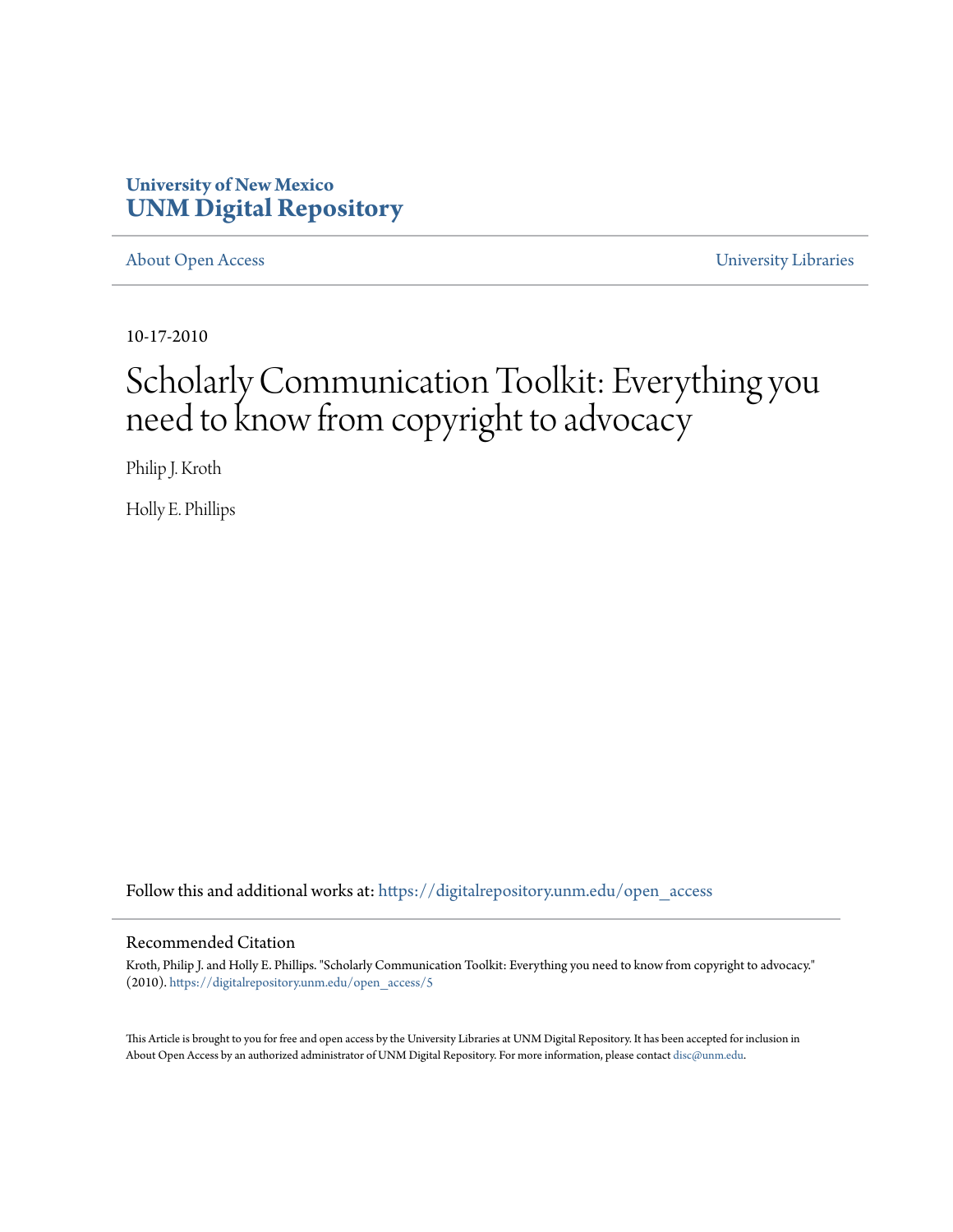

#### Advocacy Workshop

**Scholarly Communication Toolkit:** Everything you need to know from copyright to advocacy

Philip J. Kroth, MD, MS &Holly Phillips, MILS, MS, AHIP



This work is licensed under <sup>a</sup> Creative Commons Attribution‐Noncommercial‐Share Alike 3.0 United States License.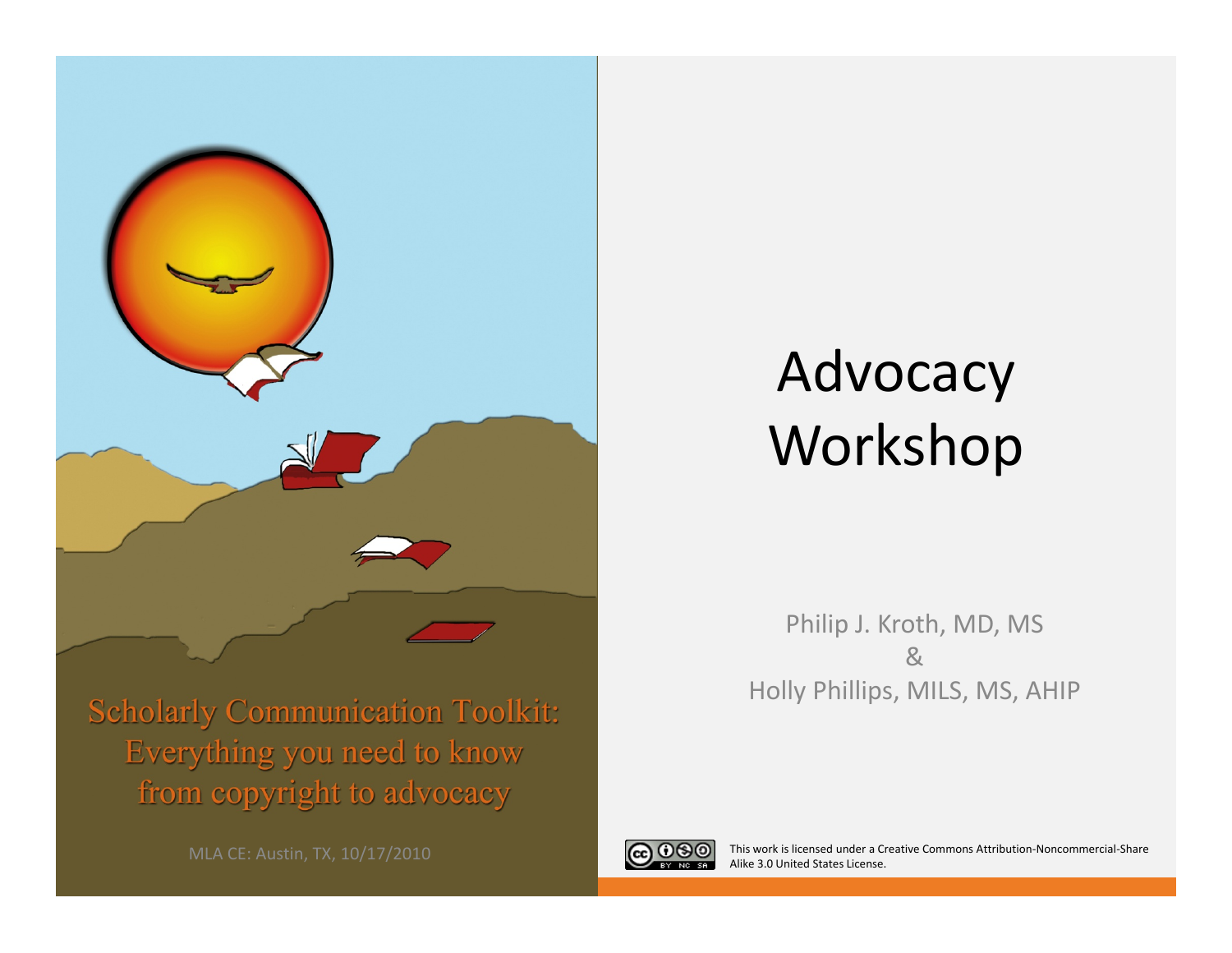# Agenda

- Role-play exercise and debriefing
- Advocacy basics
- How to craft <sup>a</sup> short "elevator pitch"
- Case studies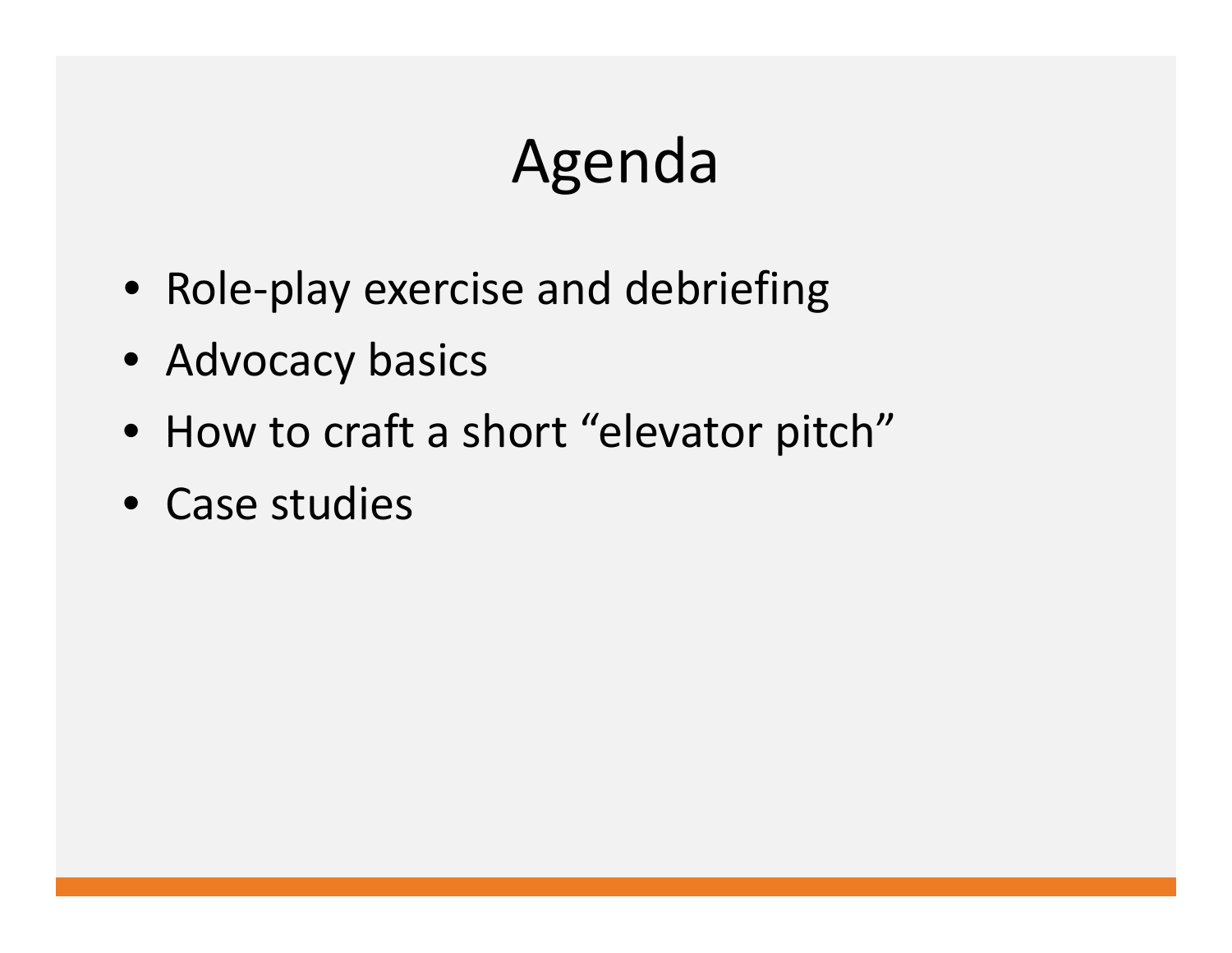#### Role‐Play Exercise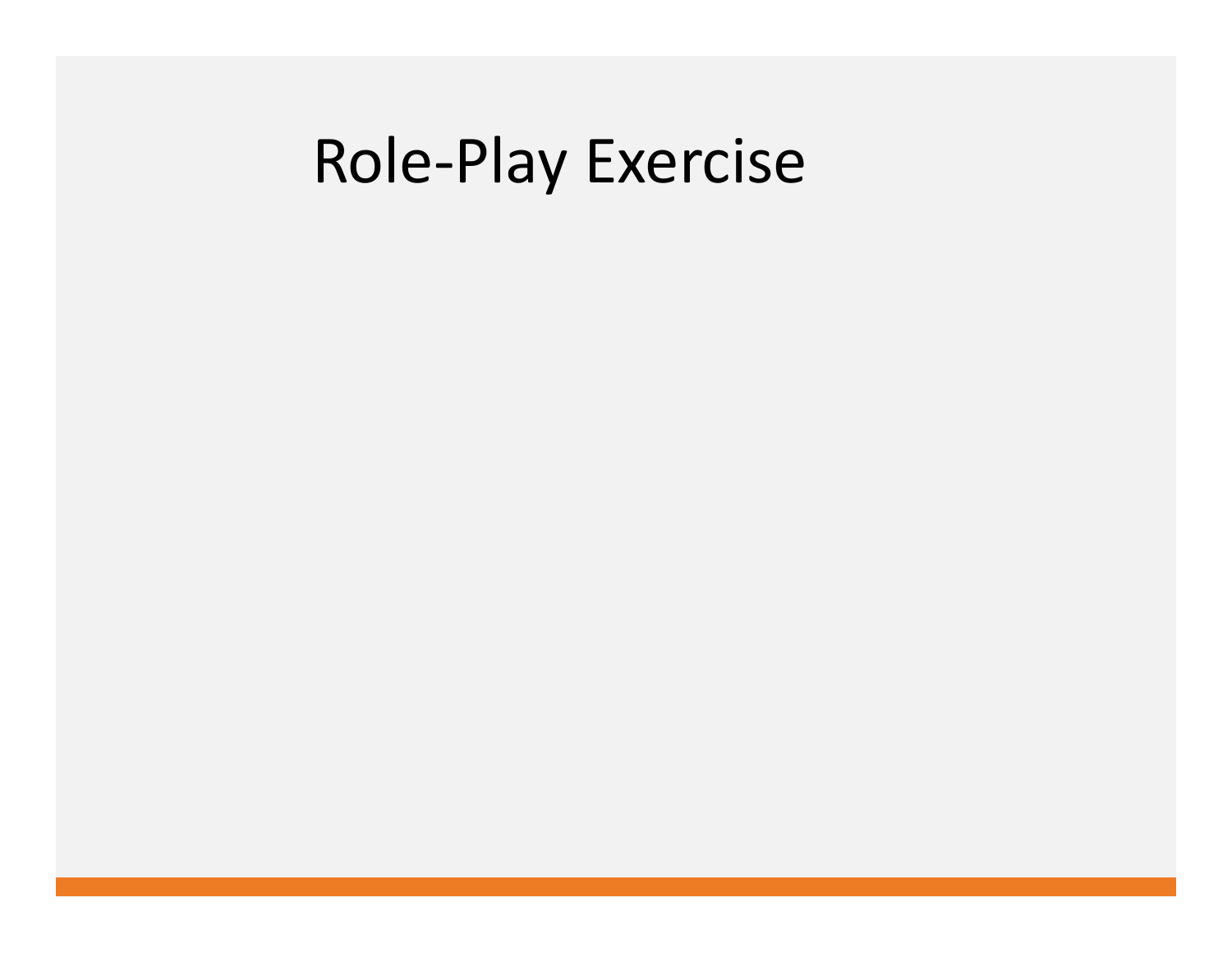# Advocacy

- Advocacy (noun) ‐ active support of an idea or cause etc.; especially the act of pleading or arguing for something\*
- Key components
	- –— Knowing your objective
	- –Understanding your audience
	- Crafting your message
	- –— Perfecting your delivery

<sup>\*</sup> <http://www.thefreedictionary.com/advocacy>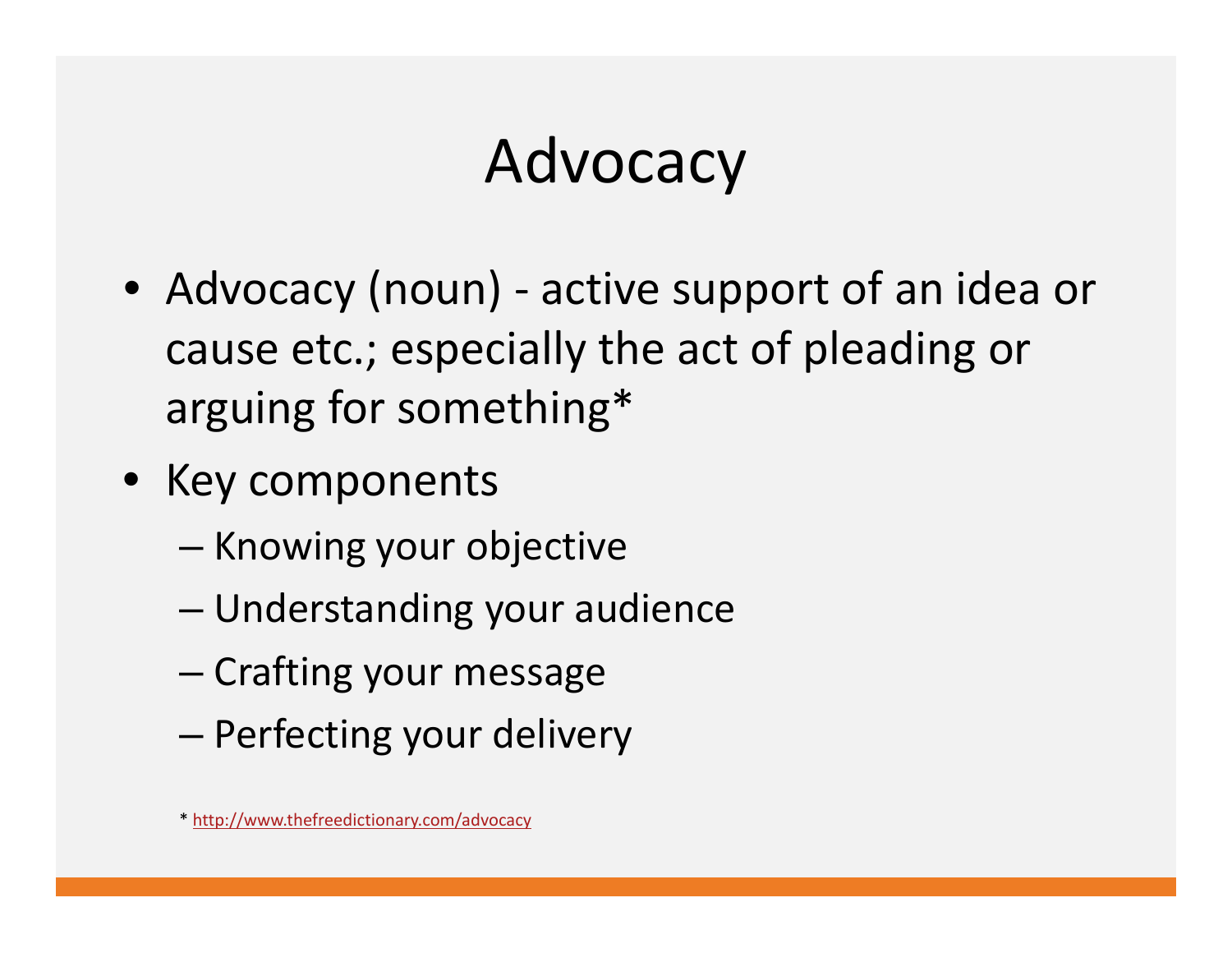### The Time Crunch

- When was the last time you had 20‐30 minutes to advocate for <sup>a</sup> topic of your choice?
- Lessons learned from Nancy Ridenour, PhD, Professor and Dean, UNM College of Nursing
	- – $-$  People are busy.
	- –– People have other pressing needs.
	- –You need to catch their imagination and attention.
	- –Your idea should ideally solve <sup>a</sup> problem for them.
	- –— Be ready.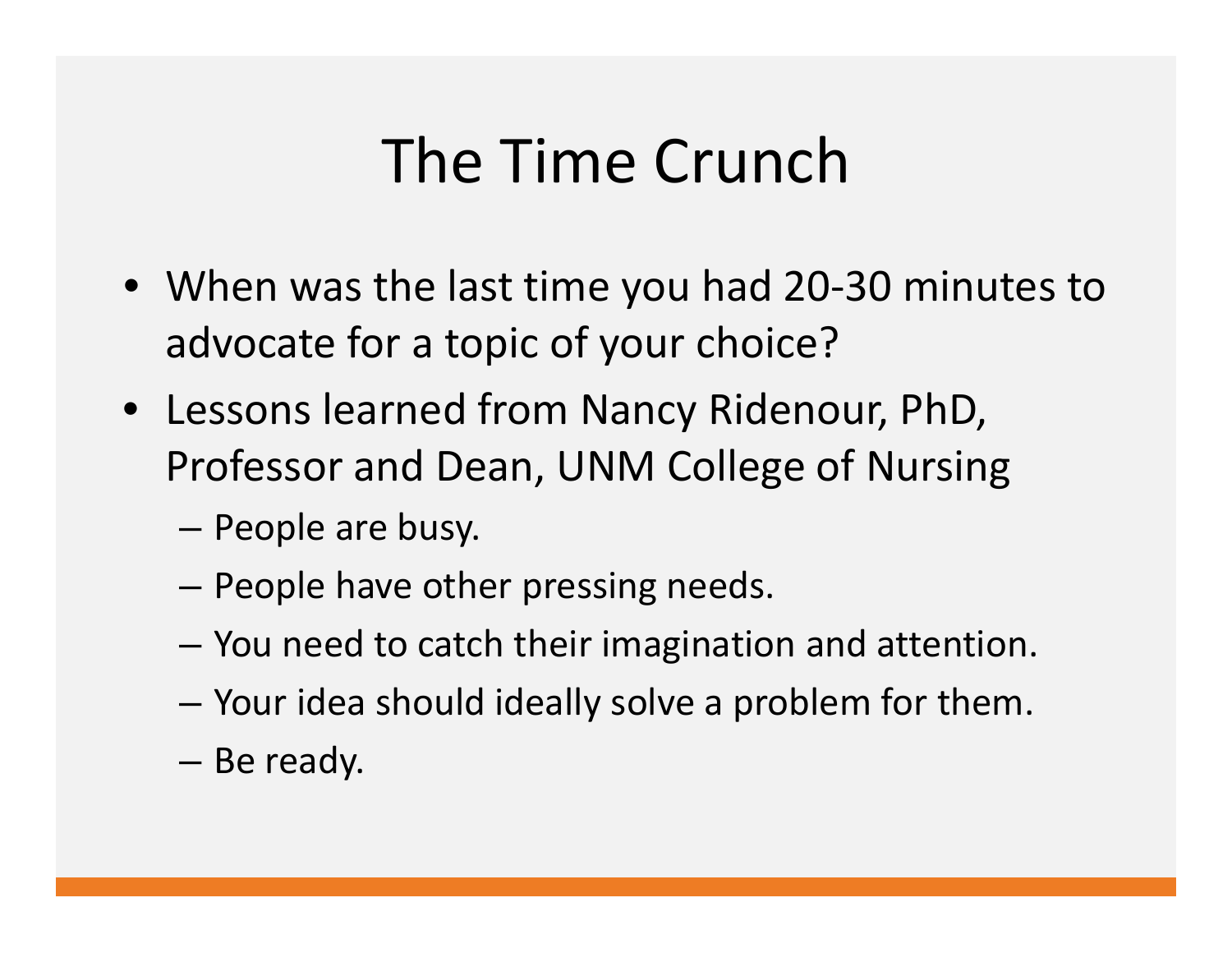### Micro‐Advocacy: The Elevator Pitch

- "An elevator pitch is an overview of an idea, product, service, project, person, or other solution and is designed to just get <sup>a</sup> conversation started."
- "It is designed to not give the audience so much information so that they feel overwhelmed and tune you out."

Chris O'Leary in *Elevator Pitch Essentials*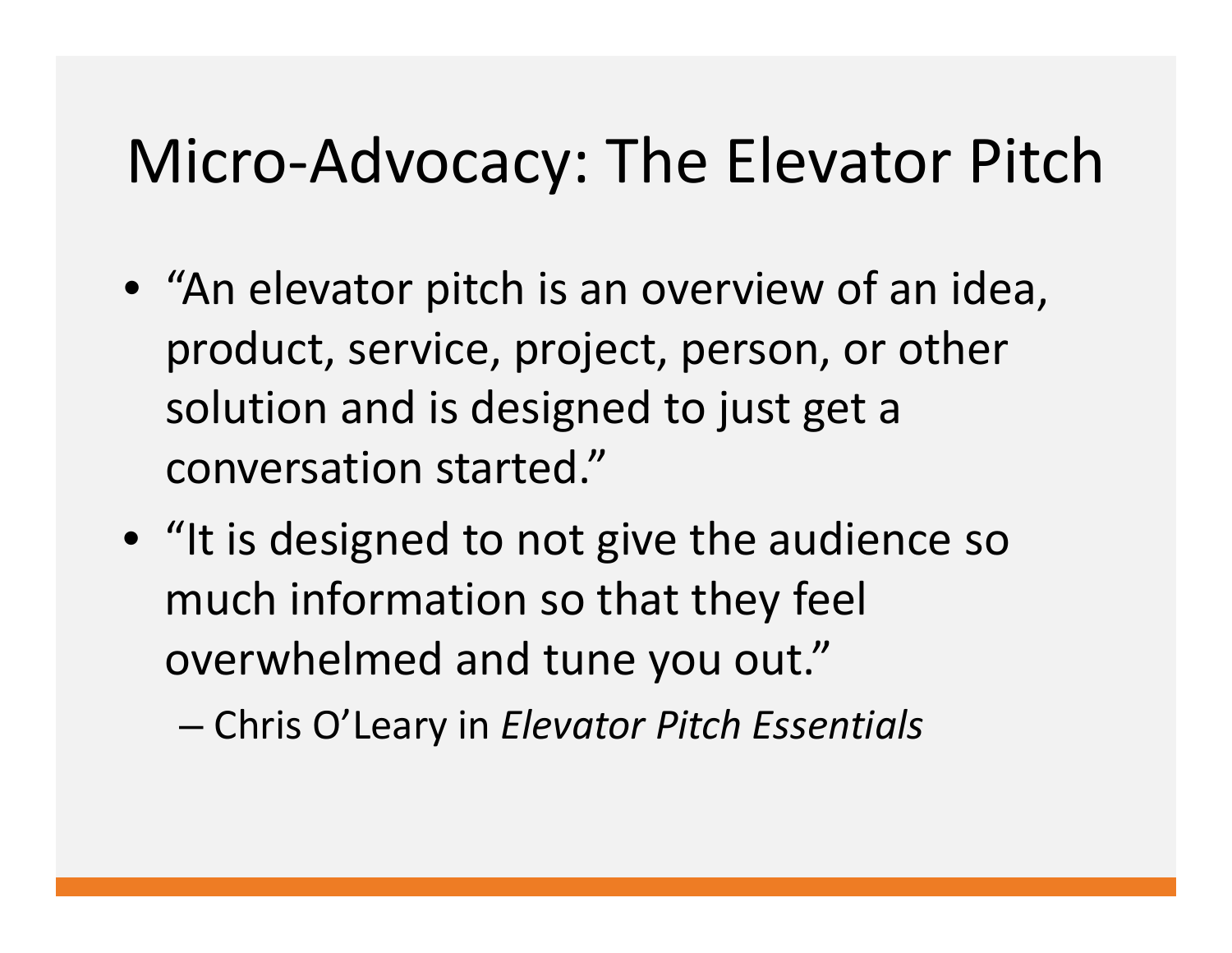# Elevator Pitch Components

- 1. Concise
	- –Use as few words as possible, but no fewer.
- 2. Clear
	- – $\,$  Do not use acronyms  $-$  it should be understood by anyone.
- 3. Compelling
	- –Explain the problem your solution solves.
- 4. Credible
	- –Why you are qualified to see the problem and solve it?
- 5. Conceptual
	- –Stay at high level, do not add too much unnecessary detail.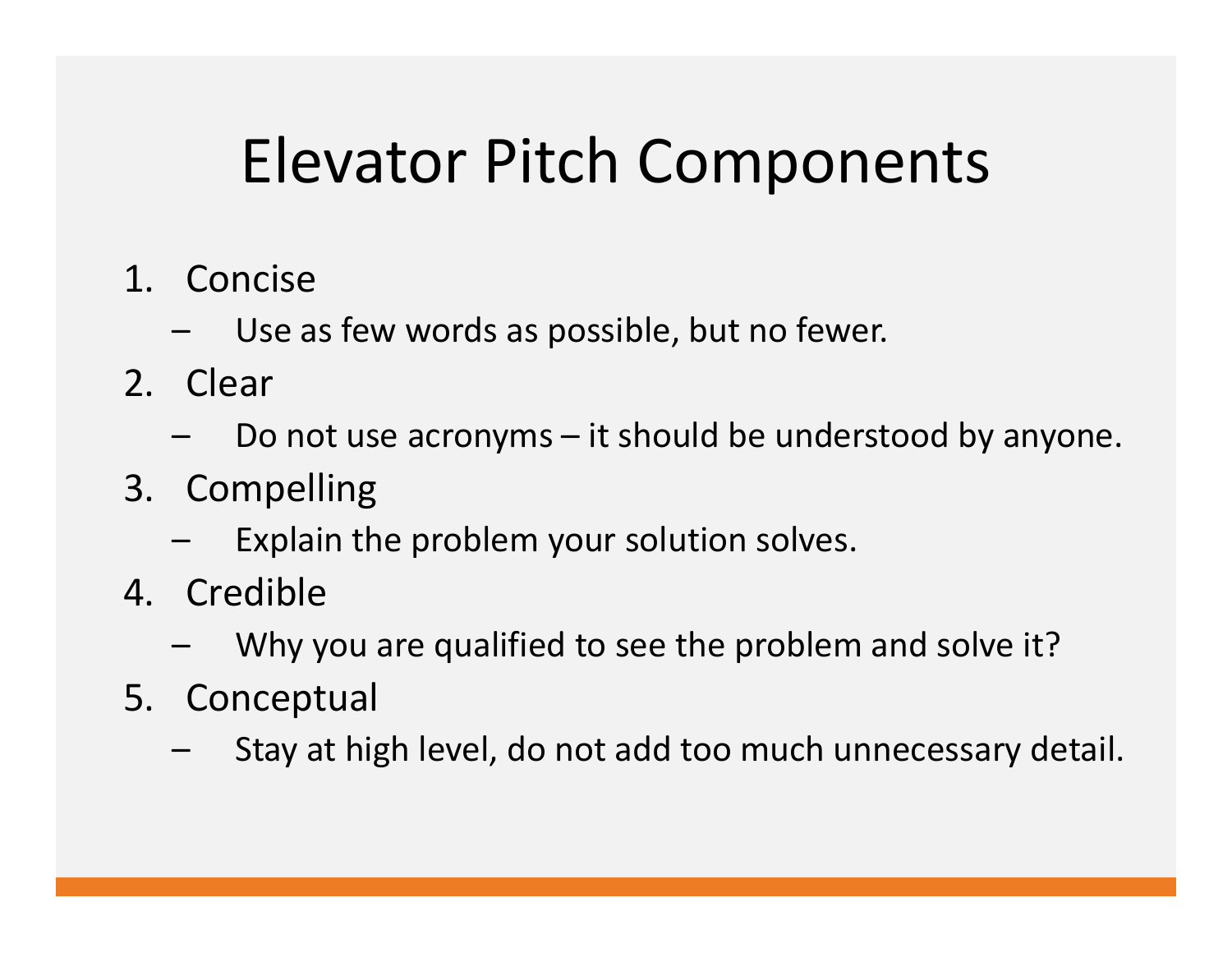## Elevator Pitch Components

- 6. Concrete
	- –Be specific and tangible.
- 7. Customized
	- – Address specific interests and concerns of the audience.
- 8. Consistent
	- – Every version of the pitch conveys the same basic message.
- 9. Conversational
	- –The goal is to set the hook or start <sup>a</sup> conversation.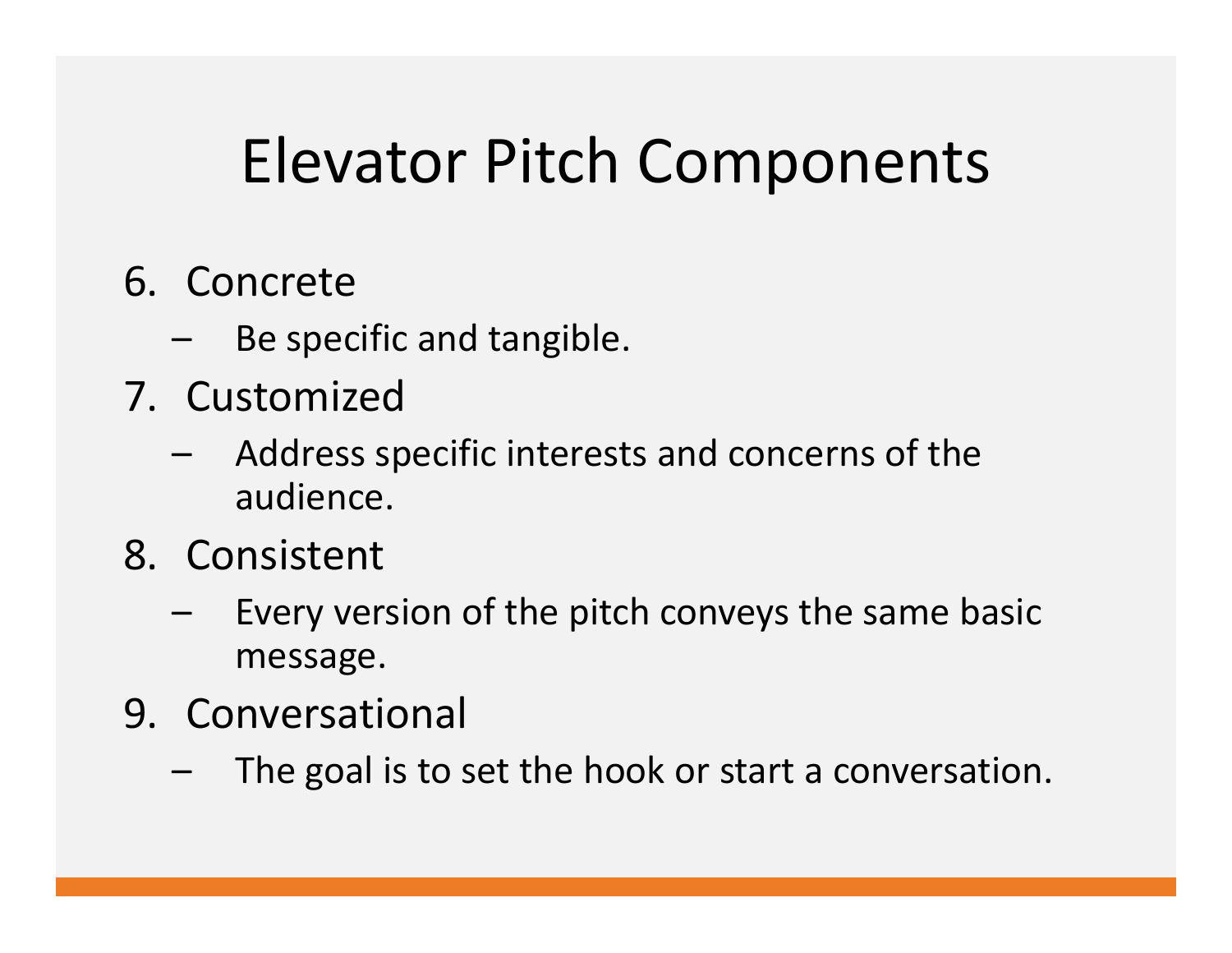#### Your Turn – Case Study #1

- You are at the hospital cafeteria preparing to buy lunch. You are the 6<sup>th</sup> person in line. You look behind you and Dr. Martinez, the VP for Research, is standing behind you. You recently attended <sup>a</sup> class on how to support researchers at CTSA‐funded and CTSA‐participating institutions with scholarly communication issues. You are particularly interested in open access publishing and would like to share what you learned at the monthly research meeting.
- *Remember*
	- –What is your objective?
	- –Who concerns / interests your audience? What aspect will resonate?
	- – Your message should be concise (only 5 people in front of you now!) and clear.
	- – Your delivery should be natural and leave the audience wanting to know more.